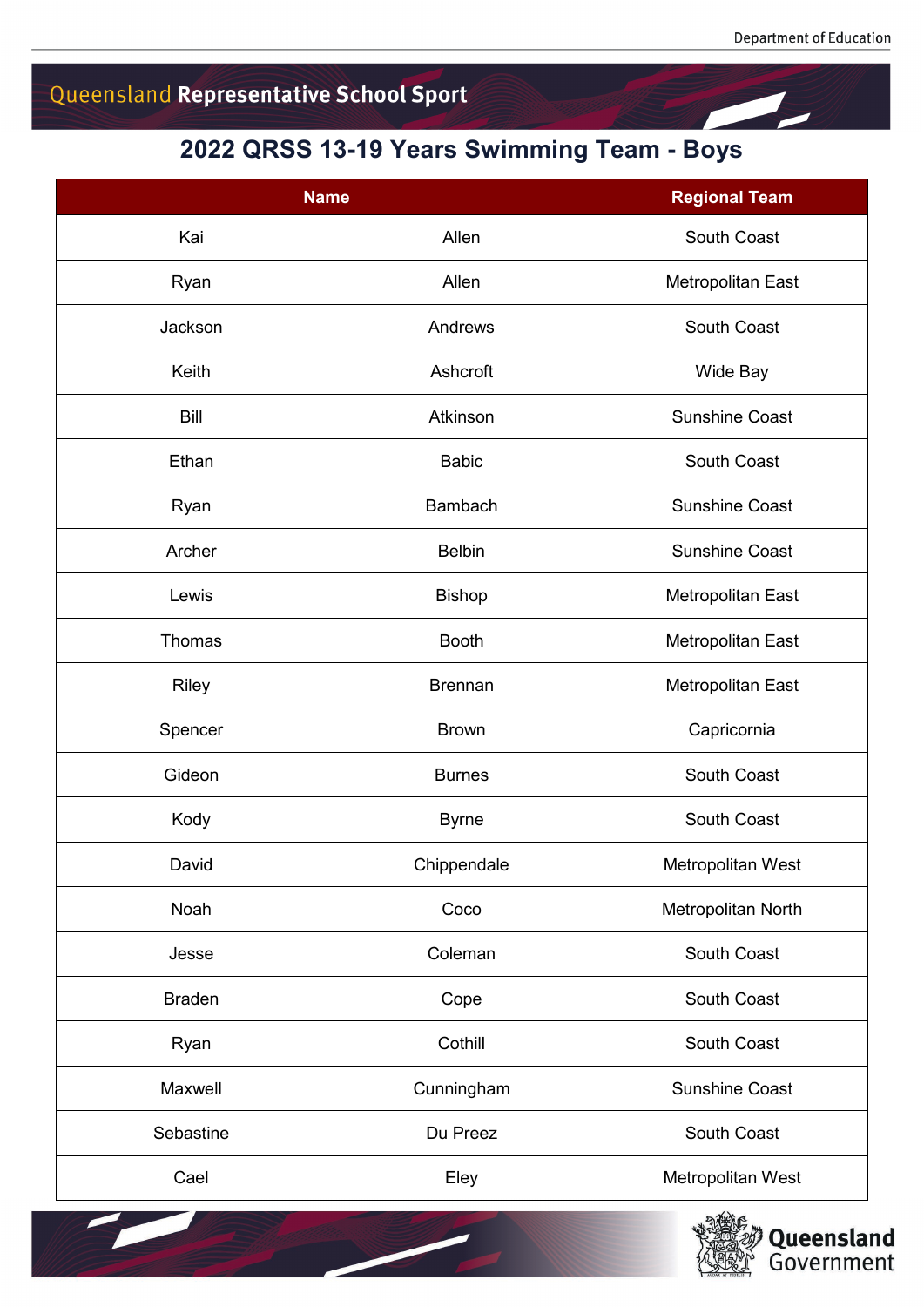## Queensland Representative School Sport

| Kayden        | Gibson           | Capricornia             |
|---------------|------------------|-------------------------|
| Benjamin      | Goedemans        | Metropolitan East       |
| Samuel        | Gould            | South Coast             |
| <b>Bailey</b> | Harm             | <b>Darling Downs</b>    |
| Levi          | Harris           | Capricornia             |
| Warren        | Haylett          | South Coast             |
| Thomas        | Henderson        | <b>Thomas Henderson</b> |
| Daniel        | Holdway          | Metropolitan East       |
| Hajin         | Jun              | <b>South Coast</b>      |
| Eric          | Kim              | South Coast             |
| Oscar         | Kolenbet         | Metropolitan East       |
| Lachlan       | <b>Kuss</b>      | Capricornia             |
| Ryder         | Lambert          | South Coast             |
| Christian     | Lane-Krebs       | Wide Bay                |
| Callum        | Lees             | Metropolitan East       |
| Matthew       | Lowe             | South Coast             |
| Hamish        | Mackellar        | <b>Sunshine Coast</b>   |
| Noah          | Magoffin         | Metropolitan North      |
| Kane          | Martin           | Capricornia             |
| Oliver        | Martin           | Metropolitan North      |
| Anders        | McAlpine         | Metropolitan East       |
| Lachlan       | McNamee          | <b>Darling Downs</b>    |
| Archer        | <b>Mellifont</b> | Metropolitan North      |
| Finn          | Morton           | Metropolitan West       |